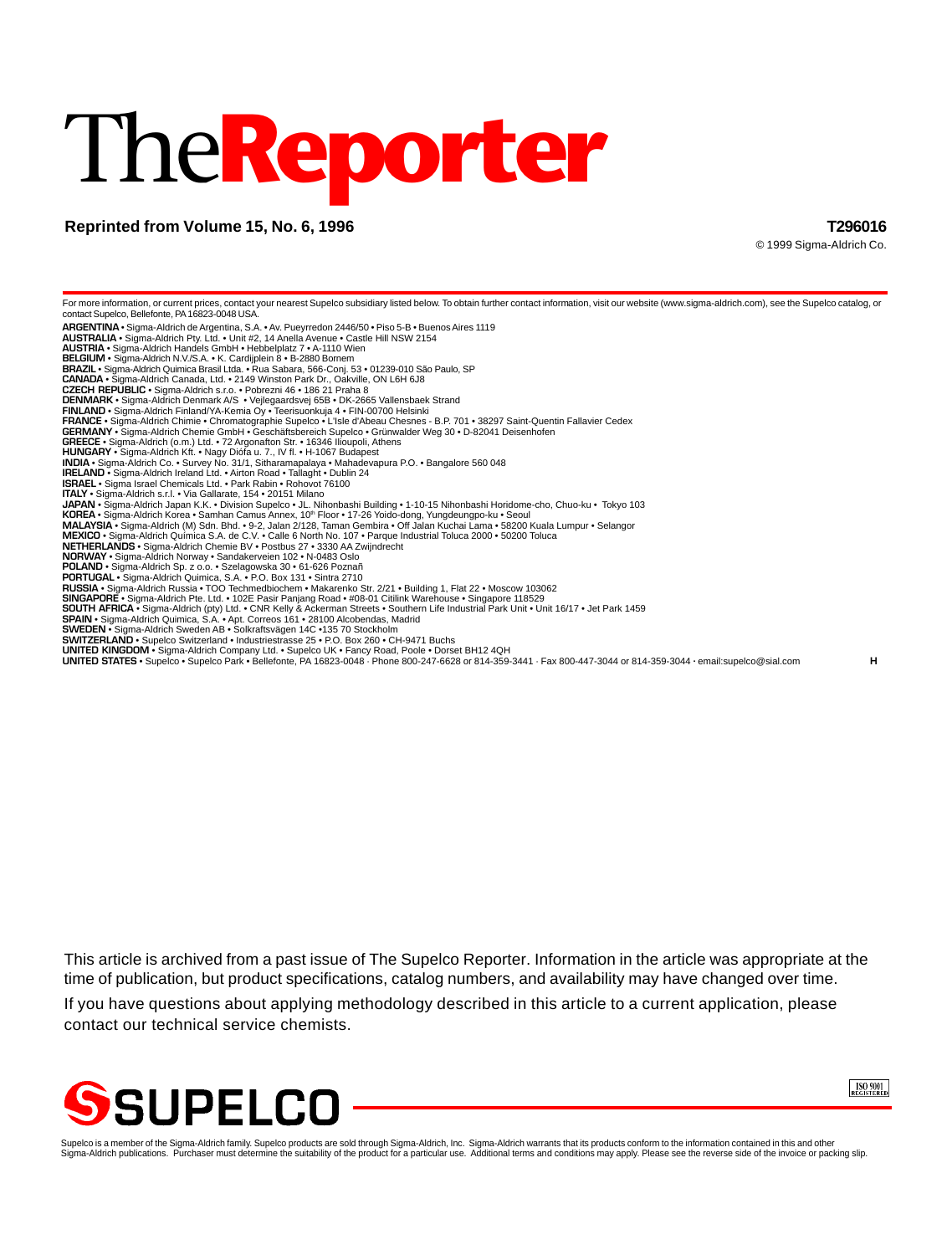# **New Pharmaceutical and Food & Beverage Applications for SPME/HPLC**

## *G. Gora-Maslak Supelco, Bellefonte, PA USA*

*Solid phase microextraction (SPME) has been established as a practical alternative for sample preparation for gas chromatography. A new SPME/HPLC interface now allows SPME to be used in analyses of many weakly volatile or thermally labile compounds, such as pharmaceutical compounds. New SPME/HPLC applications include monitoring tricyclic antidepressant drugs in serum and antioxidants and preservatives in foods and beverages.*

Because analytes are rapidly extracted from a sample matrix, with virtually no solvent consumption, solid phase microextraction (SPME)\* has become established as a practical approach to sample preparation for gas chromatography. SPME saves preparation time and solvent purchase and disposal costs, and can improve the limits of detection. Now, our SPME/HPLC interface enables analysts to use SPME in analyses of numerous weakly volatile or thermally labile analytes (1). New applications for SPME/HPLC are summarized here.

#### *Tricyclic Antidepressant Drugs in Serum*

In analyses of drugs in blood, urine, or other biological fluids sample preparation usually consists of removing the analytes through liquid-liquid extraction, solid phase extraction, or other techniques. These methods can involve excessive preparation time, and require expensive organic solvents. SPME eliminates these drawbacks.

Investigators from the departments of legal medicine at Showa University School of Medicine (Tokyo) and Hamamatsu University School of Medicine (Hamamatsu) developed a headspace SPME/ capillary GC method for extracting the most volatile tricyclic antidepressants (amitriptyline, chlorimipramine, imipramine, trimipramine) from urine (2). In developing their method, these analysts extracted four additional tricyclic antidepressants (carpipramine, clocapramine, desipramine, lofepramine) from urine samples, but these compounds decomposed in the GC and eluted as multiple peaks. Such heat-sensitive analytes should be analyzed by combining SPME extraction with HPLC analysis. Our SPME/HPLC interface makes this combination possible.

We have developed a procedure for SPME/HPLC analysis of three nonvolatile tricyclic antidepressants, desipramine, nordoxepin, and nortriptyline, in serum. We add methanol to the serum sample to denature the serum proteins and release protein-bound drugs, then extract the drugs by immersion SPME, using a specially prepared 40µm polydimethylsiloxane/divinylbenzene SPME fiber. Extraction and analytical conditions are summarized in Figure A. The data summarized in Table 1 show that the extraction is

#### **Figure A. Tricyclic Antidepressant Drugs in Serum**



#### **Table 1. Consistent Recovery of Tricyclic Antidepressants by SPME/HPLC**

|               |                      | Precision <sup>^</sup> |      | <b>Summary of Response Factors</b><br><b>Calibration Curve^^</b> |     |
|---------------|----------------------|------------------------|------|------------------------------------------------------------------|-----|
| Analyte       | Mean ±Std. Dev. %RSD |                        |      | Mean ±Std. Dev. %RSD                                             |     |
| Nordoxepin    | $0.68 + 0.06$        |                        | 10.0 | $0.74 \pm 0.07$                                                  | 9.9 |
| Nortriptyline | $1.51 \pm 0.14$      |                        | 9.1  | $1.52 \pm 0.06$                                                  | 4.1 |
| Desipramine   | $1.86 \pm 0.09$      |                        | 5.2  | $1.90 \pm 0.09$                                                  | 4.9 |

 $\triangle$ 100ng/mL each analyte in serum, n = 8 extractions (4 fibers, 2 extractions each). ^^50-400ng/mL each analyte in serum.

Internal standard: protriptyline. Conditions listed in Figure A.

consistent and sensitive, and the analytes are efficiently delivered to the HPLC column.

In addition to ensuring speed and economy in extractions of pharmaceuticals from biological fluids, SPME can be more effective than liquid-liquid extractions in separating analytes of interest from potentially interfering matrix components or coadministered